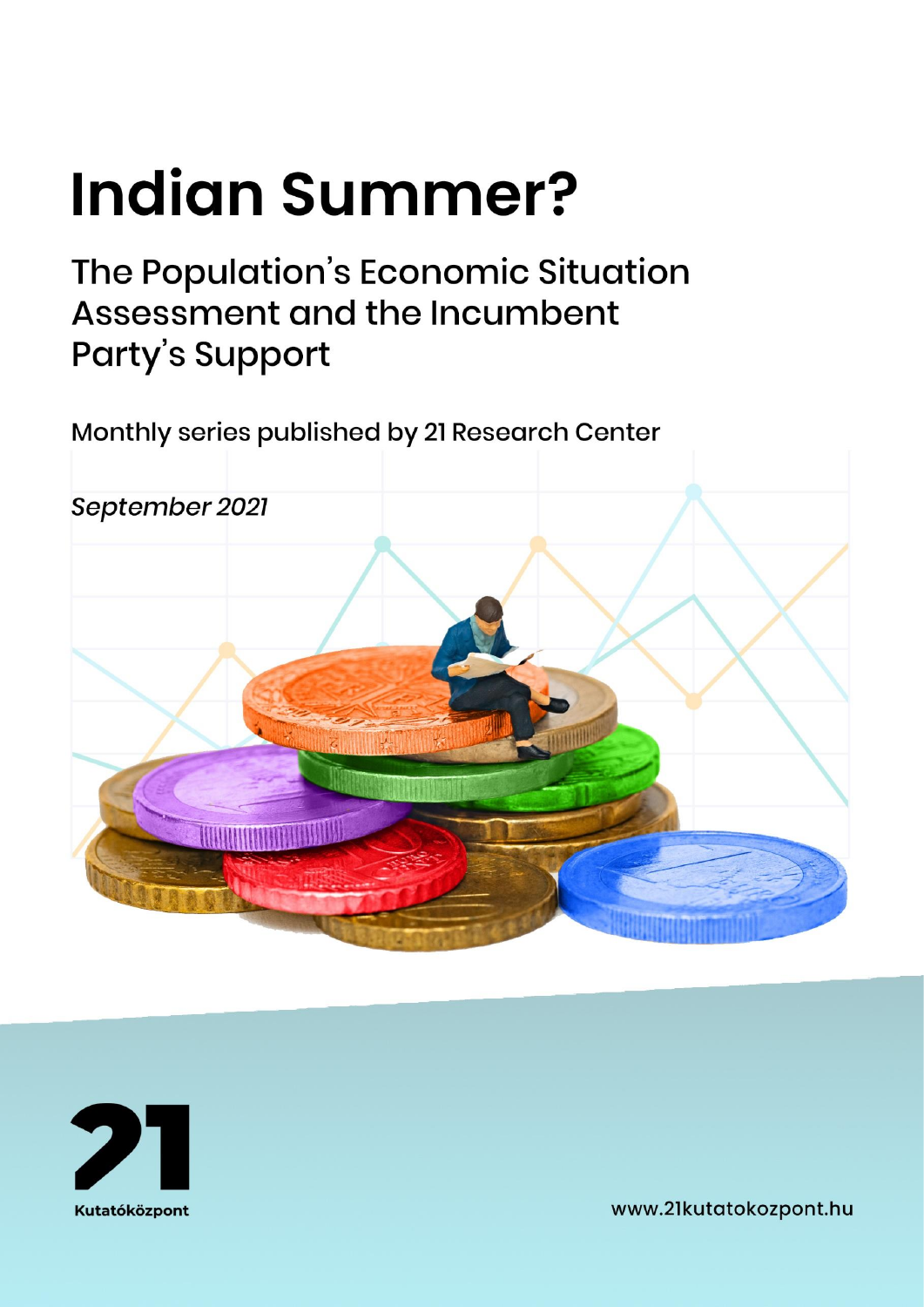

## **Executive Summary**

**In March, 21 Research Center published its [monthly analysis](https://21kutatokozpont.hu/wp-content/uploads/2021/03/bizalmi_21marc.pdf) examining the relationship between the population's economic expectations, certain important financial changes affecting the country's financial and social situation, and the support of the respective incumbent parties.**

By September, the **[GKI consumer confidence index](https://www.gki.hu/language/hu/2021/09/26/szeptemberben-megallt-a-gki-konjunkturaindexenek-emelkedese/)** deteriorated slightly further compared to the results measured in August. The popularity of the ruling party equaled the values found in August, scoring 47 percent among party voters and 35 percent among all groups of voting age.

The support of the ruling party has been mostly stagnating since January 2021, while the consumer confidence index showed a clear increase - up until June. The improving economic results experienced in June came to a halt by the beginning of autumn.

In September, inflation expectations and assessments of the future economic situation deteriorated slightly, while financial situation assessments of one's own household deteriorated significantly compared to the previous month. In contrast, perceptions of unemployment improved. Overall, thus, the trend measured at the end of the summer continued to prevail, with the gap between the two indicators measured in our analysis widening.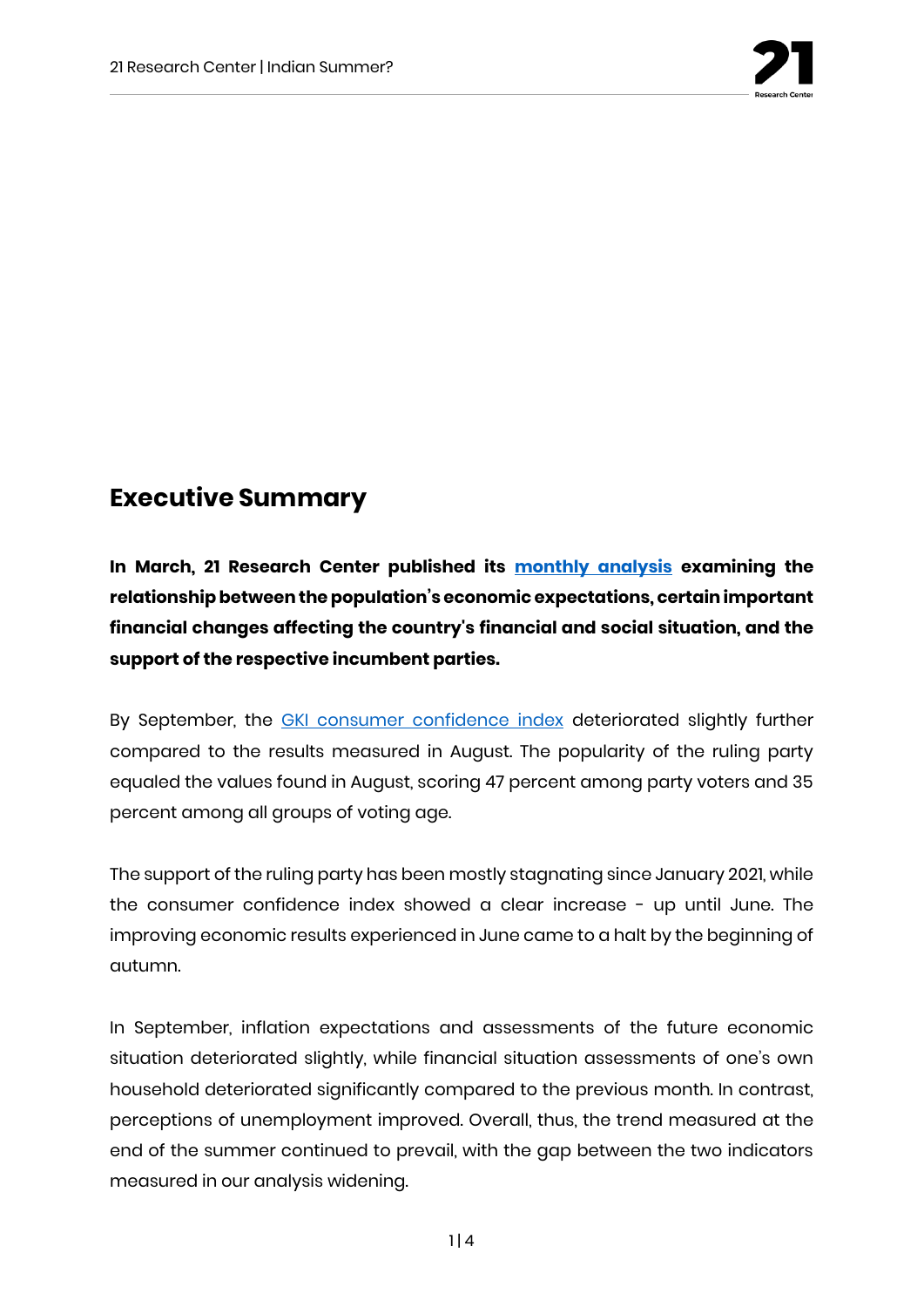

### **Recent Trends**

Consumer expectations slightly declined by September, while the ruling party managed to keep its popularity at 47% among all party voters. The only indicator steadily approaching its pre-pandemic values is the support of Fidesz. In contrast, the consumer confidence index shows a rather deteriorating trend - with the exception of a sharp rise in June.

By September, the GKI consumer confidence index therefore minimally decreased. However, based on more detailed data on the index, consumer purchase intentions towards high-value goods improved, as well as unemployment expectations. Economic situation assessments deteriorated, alongside expectations for future major investments projected for the coming year. The economic situation assessment of the country had been stagnating in the past, while expectations for the future are presently much worse than in June. Inflation expectations for both past and future increased compared to August and therefore continue to remain high.



By September, support for the incumbent party did not increase among party voters. Similarly, it remained the same among all groups of voting age as measured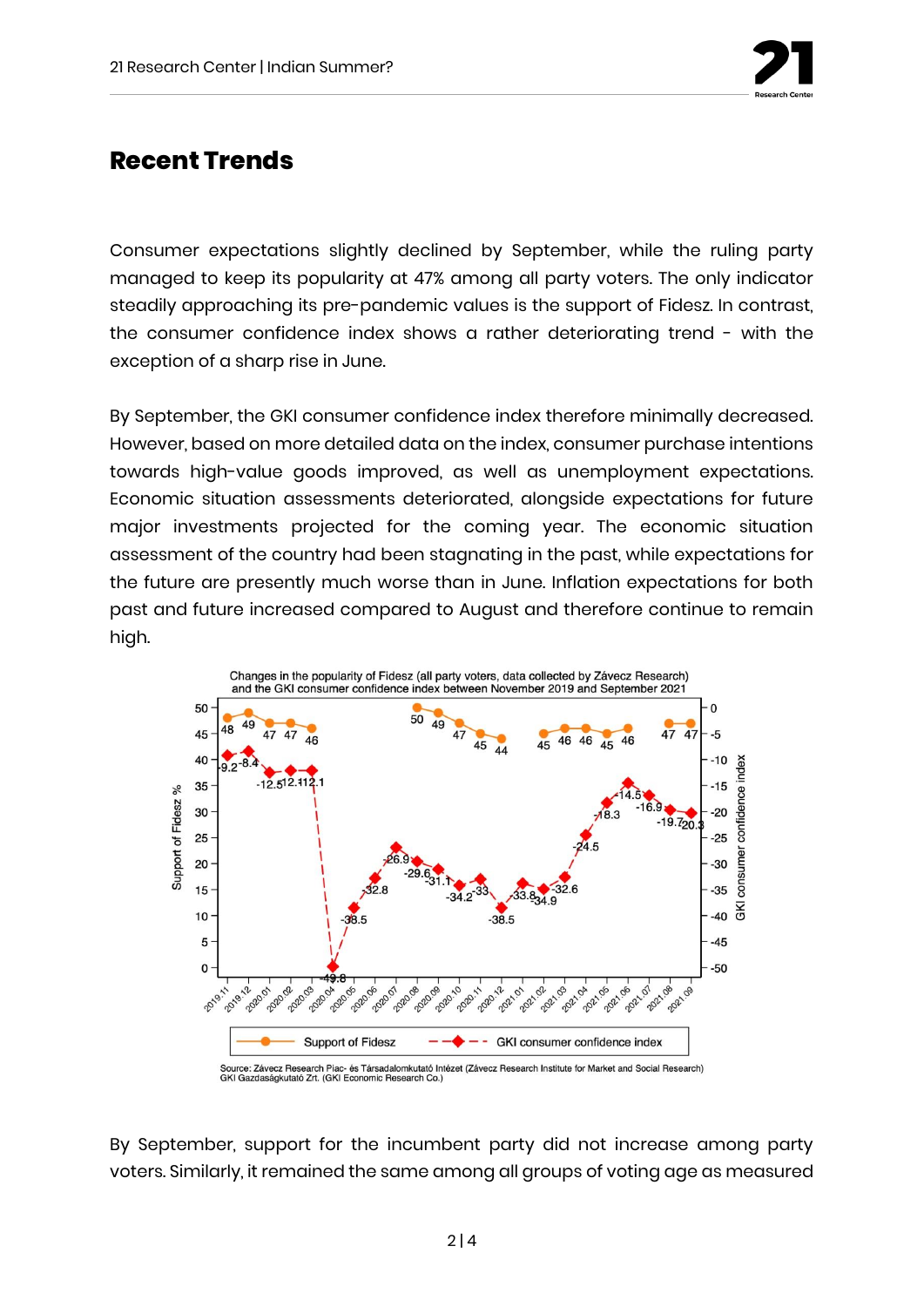

in August. Due to the change in trend resultant of the movements of the consumer confidence index, the gap between the two indicators examined has been widening since June. The trend measured at the end of the summer continued in September, and the gap between the indicators increased to some extent.

#### **About Causes**

The present decline in consumer confidence index can be explained by the deteriorating assessment of individuals' own and the country's economic situation. These indicators are, in turn, accompanied by the depreciating inflation [expectations](https://www.penzcentrum.hu/gazdasag/20210804/egekben-az-inflacio-magyarorszagon-europaban-peldatlan-merteku-a-hazai-dragulas-1116732) and the [high levels of inflation in practice.](https://www.ksh.hu/arak) During the summer, the population tried to [make up for the loss of consumption](https://www.ipsos.com/hu-hu/jarvany-elotti-idoszakot-tulszarnyalo-lakossagi-koltesek) caused by the pandemic. However, consequent to the deterioration of our currency, purchasing power and thereby the possibility of a positive economic situation assessment decreased. Perceptions of unemployment are more positive than in August, possibly because of the [persistence of labour shortages](https://www.portfolio.hu/gazdasag/20210914/egyre-nagyobb-a-munkaerohiany-toborozzak-a-diakokat-500532) despite the cessation of seasonal work and the fact that the population is less afraid of further restrictions for the time being.



Source: Závecz Research Piac- és Társadalomkutató Intézet (Závecz Research Institute for Market and Social Research) GKI Gazdaságkutató Zrt. (GKI Economic Research Co.)